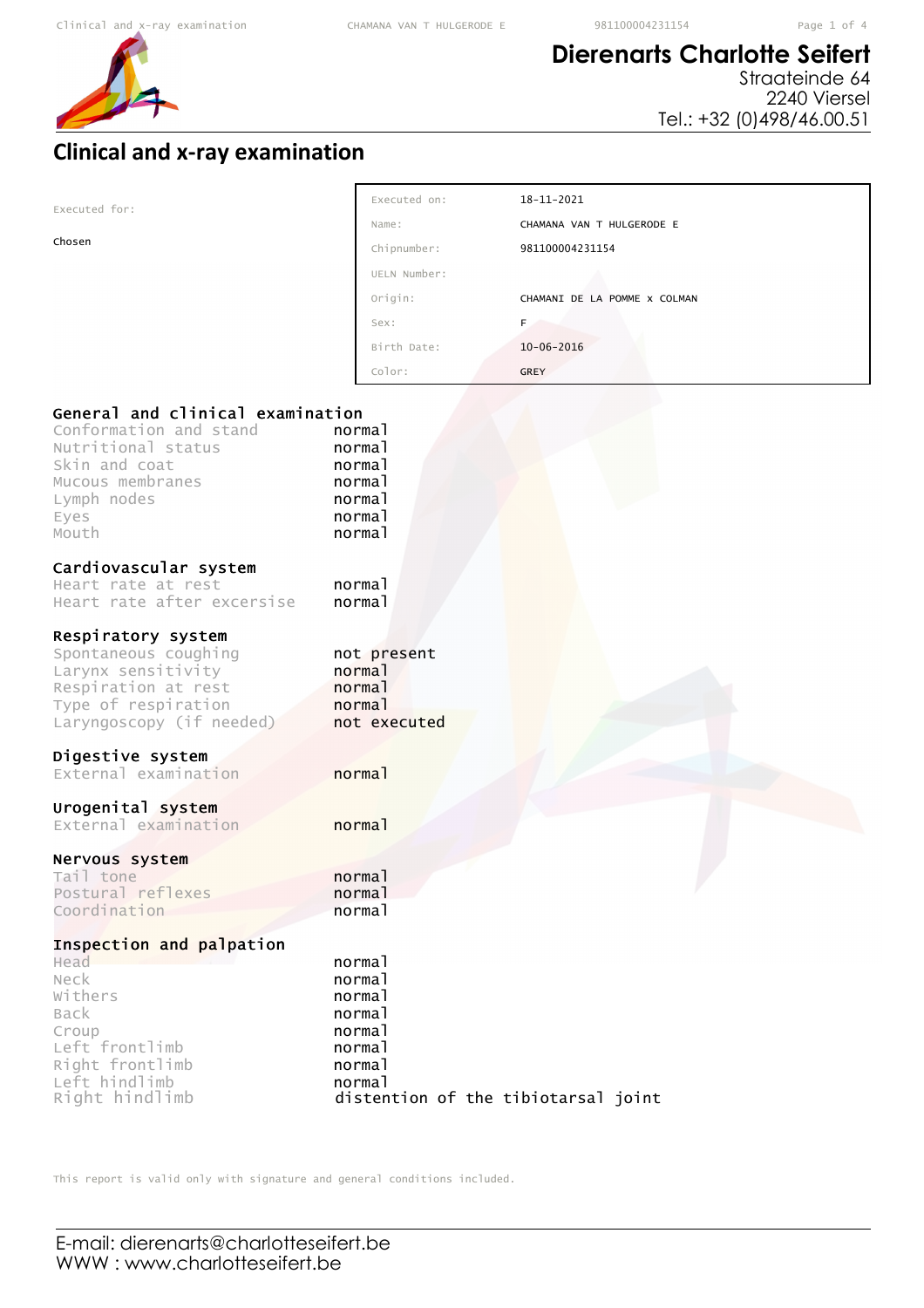

# **Dierenarts Charlotte Seifert**

Straateinde 64 2240 Viersel Tel.: +32 (0)498/46.00.51

| Fore Hooves and hind hooves<br>normal<br>normal<br>normal<br>normal |                                                                                                          |                         |
|---------------------------------------------------------------------|----------------------------------------------------------------------------------------------------------|-------------------------|
| normal<br>normal<br>normal                                          |                                                                                                          |                         |
| normal<br>normal<br>normal                                          |                                                                                                          |                         |
|                                                                     |                                                                                                          |                         |
| normal<br>normal                                                    |                                                                                                          |                         |
| normal<br>normal                                                    |                                                                                                          |                         |
| not sensitive<br>not sensitive<br>not sensitive<br>not sensitive    | Trotting away: not lame<br>Trotting away: not lame<br>Trotting away: not lame<br>Trotting away: not lame |                         |
|                                                                     |                                                                                                          |                         |
| not sensitive                                                       | Trotting away: not lame                                                                                  |                         |
|                                                                     | not sensitive<br>Norma <sub>1</sub>                                                                      | Trotting away: not lame |

During the examination there were no indications of vices. After the examination blood samples were taken for investigation of banned substances.

### Conclusion (X Yes O No):

#### Clinical examination:

x No abnormal findings O Abnormal findings (see examination protocol)

### Radiological Findings:

- O Good
- X Satisfactory O Moderate
- O Unsatisfactory

x Acceptable o Increased risk

o Not acceptable

### The horse receives a normal medical risk as a sport horse.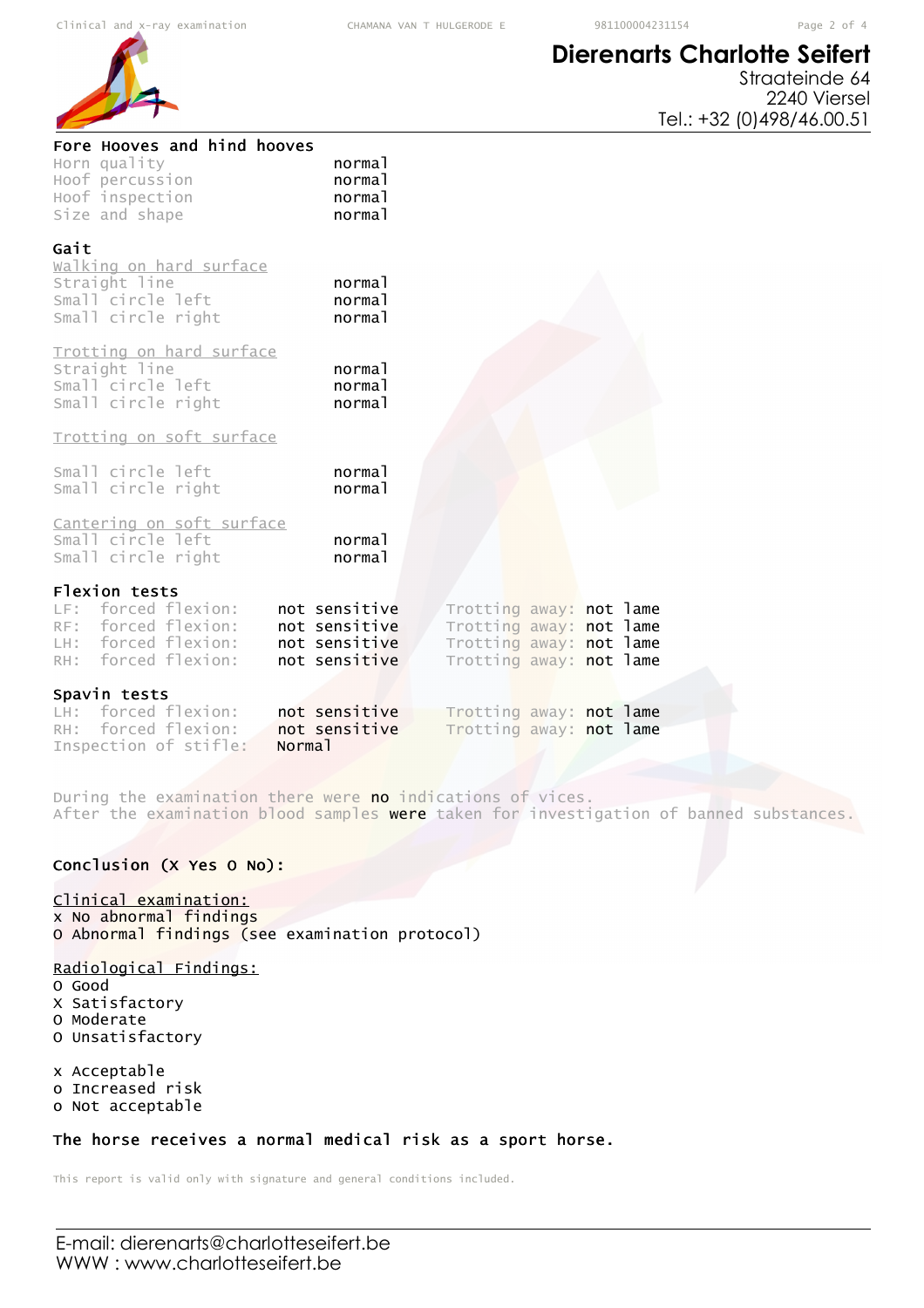

Other findings and remarks: no

# **Dierenarts Charlotte Seifert** Straateinde 64

2240 Viersel Tel.: +32 (0)498/46.00.51